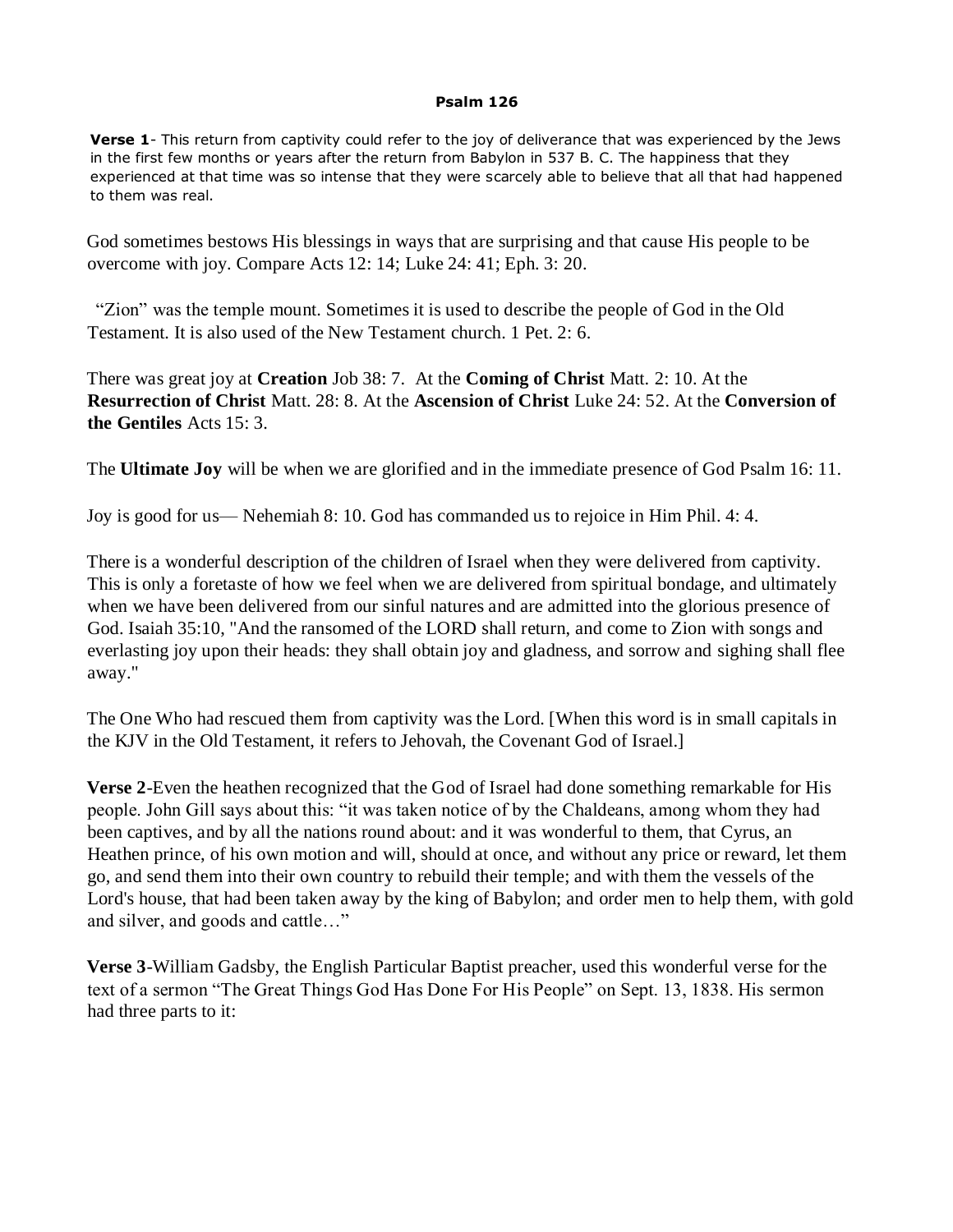| $\mathbf{1}$   | Who the "us" is The elect of God.             |
|----------------|-----------------------------------------------|
| $\overline{2}$ | Some of the "great things" that God has done: |
|                | Salvation.                                    |
|                | Spiritual blessings.                          |
|                | Natural blessings.                            |
| 3              | These blessing make us <b>glad</b> .          |

**Verse 4-**This is a prayer for further deliverance. The Lord can do this even when circumstances make it seem there is no possible way He can do so. The following quotation from H. C. Leupold sheds light on this verse: "In the South Land… are many *wadis*, stream beds that are dry eleven months out of twelve and apparently unable to produce even a trickle of water. When, however, the rainy season comes, they fill up quickly and often become raging torrents. So completely can the Lord change the status of His people." See Isaiah 41: 18.

**Verse 5<sup>** $\text{ }$ **</sup>** Sometimes the people would "sow in tears" because things were so dry it seemed that their seed would not germinate and produce plants. However, when the unexpected rains came, the sadness was turned into gladness. Even when things look dark we must sow in **fervent prayer** and in **dedicated obedient service**. See Hosea 10: 12.

**Verse 6<sup>-</sup>** This verse amplifies the thought of verse 5. A man is sowing, patiently plodding along, but grieving over the apparent hopelessness of it all. Now, after the unexpected harvest, he is now bearing the sheaves that have grown from the seeds that were sown in faith. He is jubilant and rejoicing. Leupold closes out his commentary on this encouraging psalm by writing: "With that happy outcome the psalm closes by admonishing Israel and all people of God at all times faithfully to perform their given tasks and to wait for the Lord's blessing which will surely not be wanting."

Galatians 6:9, "And let us not be weary in well doing: for in due season we shall reap, if we faint not." 1 Corinthians 15:58, "Therefore, my beloved brethren, be ye stedfast, unmoveable, always abounding in the work of the Lord, forasmuch as ye know that your labour is not in vain in the Lord."

Hebrews 11:6, "But without faith it is impossible to please him: for he that cometh to God must believe that he is, and that he is a rewarder of them that diligently seek him."

Psalms 30:5, "For his anger endureth but a moment; in his favour is life: weeping may endure for a night, but joy cometh in the morning."

1